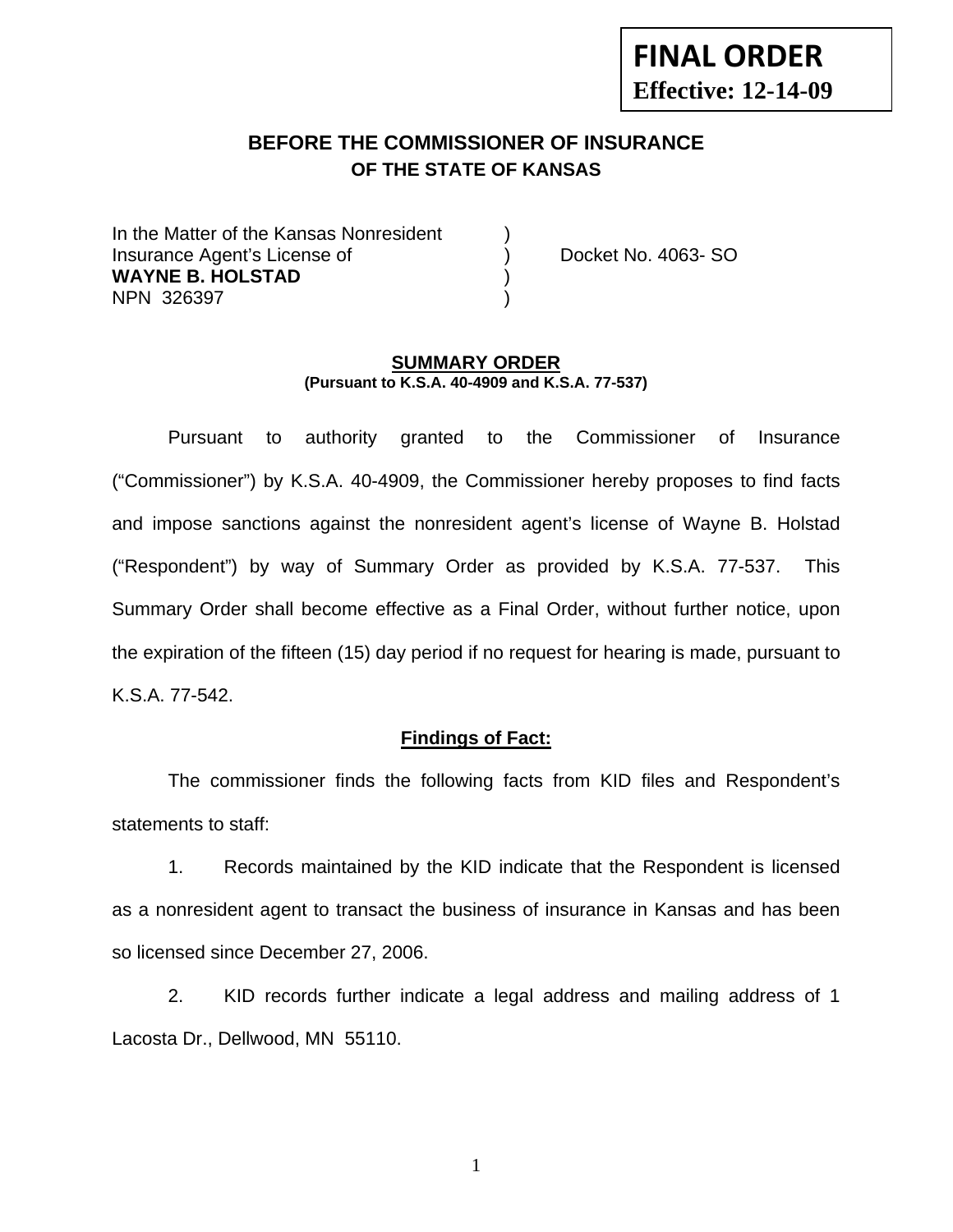3. On or about June 25, 2009 a review of the NAIC State Producer Licensing Report revealed that Respondent's Nebraska nonresident producer's license was disciplined, effective April 8, 2009. The discipline was for a "Failure to File Proof of Bond."

4. Respondent has failed to report the discipline on his license to KID.

5. On September 16, 2009 a letter was mailed to Respondent at the above

listed mailing address, outlining the above facts. The letter was not returned and Respondent has not responded to the facts contained in the letter.

# **Applicable Law**

6. K.S.A. 40-4909(a) provides, in relevant part:

"The commissioner may deny, suspend, revoke or refuse renewal of any license issued under this act if the commissioner finds that the applicant or license holder has:

- (2) Violated:
	- (A) Any provision of chapter 40 of the Kansas Statutes Annotated, and amendments thereto, or any rule and regulation promulgated hereunder
- (8) Used any fraudulent, coercive, or dishonest practice, or demonstrated any incompetence, untrustworthiness, or financial irresponsibility in the conduct of business in this state or elsewhere. . .."

7. The Commissioner may revoke any license issued under the Insurance

Agents Licensing Act if the Commissioner finds that the interests of the insurer or the

insurable interests of the public are not properly served under such license. K.S.A. 40-

4909(b).

8. A producer must inform the Commissioner of Insurance within 30 days of

any discipline against a producer's license. K.A.R. 40-7-9(a).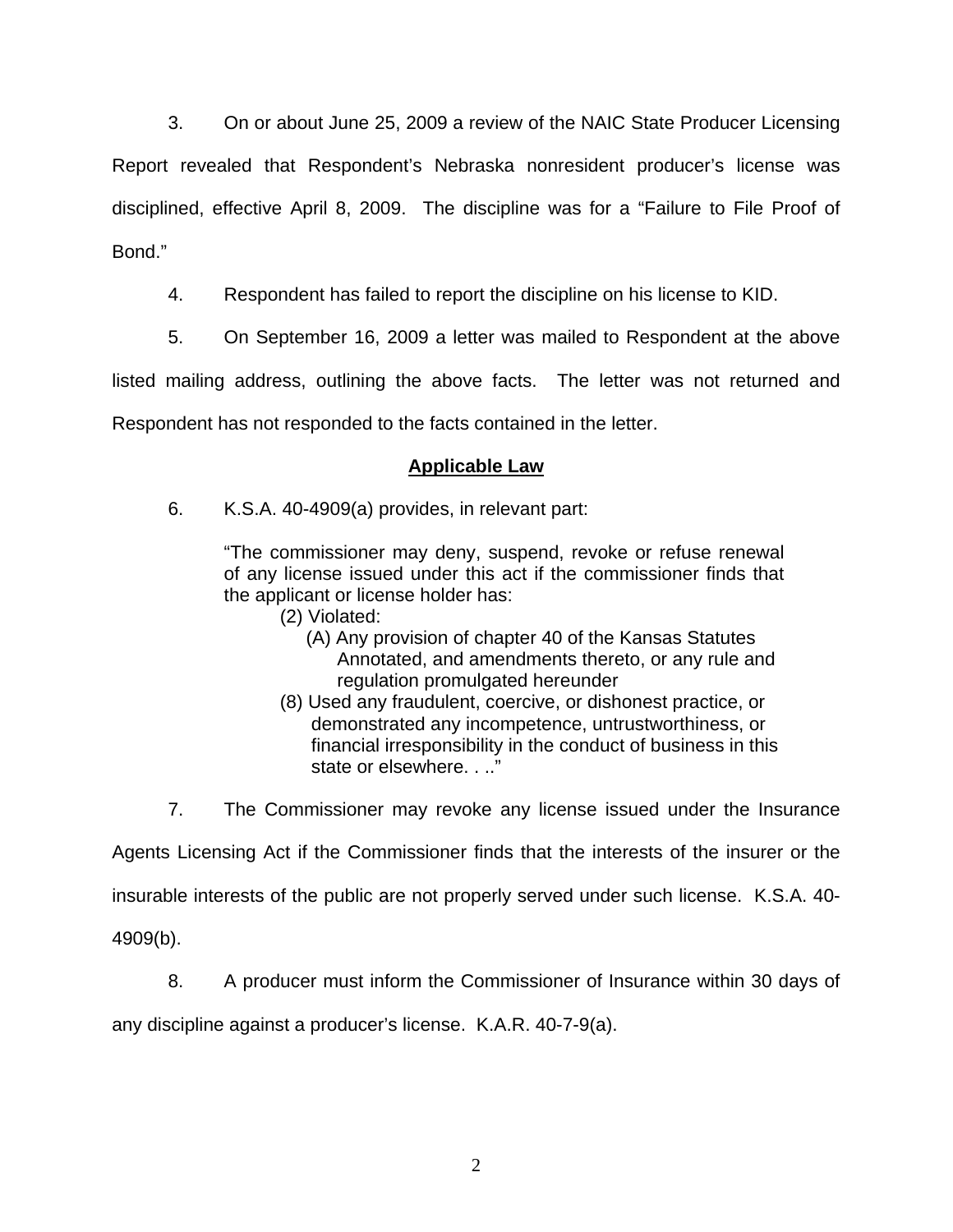#### **Conclusions of Law**

 9. The Commissioner has jurisdiction over Respondent as well as the subject matter of this proceeding, and such proceeding is held in the public interest. The Commissioner finds, based on the facts contained in paragraphs 3 and 4, that Respondent has demonstrated incompetence, untrustworthiness, or financial irresponsibility in the conduct of business.

 10. Based on the Respondent's discipline and failure to report the discipline, the Commissioner concludes that sufficient grounds exist for the revocation of Respondent's insurance agent's license pursuant to K.S.A. 40-4909(b) because such license is not properly serving the interests of the insurer and the insurable interests of the public.

 11. Based on the facts and circumstances set forth herein, it appears that the use of summary proceedings in this matter is appropriate, in accordance with the provisions set forth in K.S.A. 77-537(a), in that the use of summary proceedings does not violate any provision of the law and the protection of the public interest does not require the KID to give notice and opportunity to participate to persons other than Walter Bugbee Knorpp.

**IT IS THEREFORE ORDERED BY THE COMMISSIONER OF INSURANCE THAT** the Kansas nonresident insurance agent's license of Wayne B. Holstad is hereby **REVOKED. It is further ordered,** that Wayne B. Holstad shall **CEASE and DESIST** from the sale, solicitation, or negotiation of insurance and/or receiving compensation

3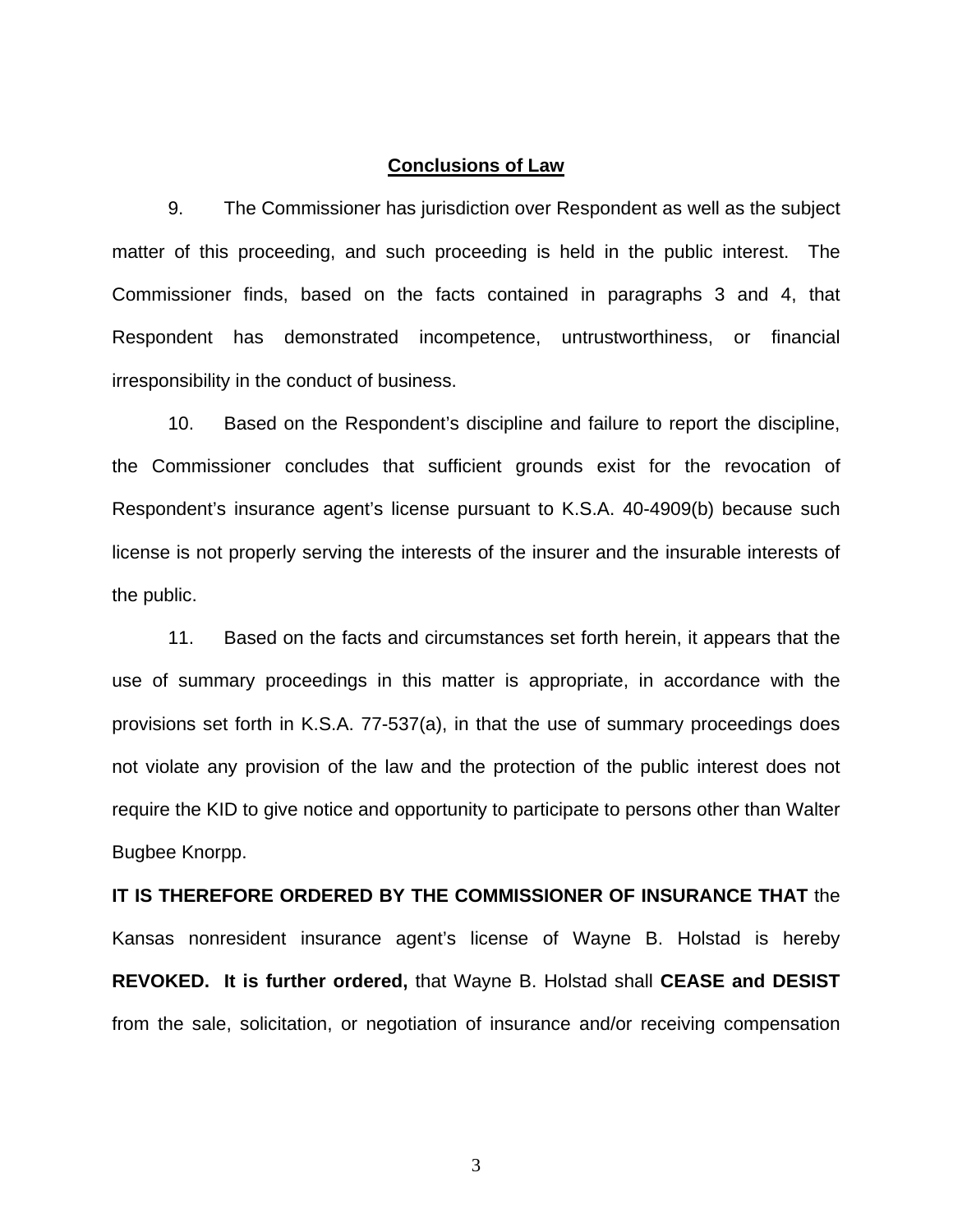deriving from the sale, solicitation, or negotiation of insurance conducted after the effective date of this order.

### **NOTICE OF RIGHTS**

(Pursuant to K.S.A. 77-542)

Wayne B. Holstad is entitled to a hearing pursuant to K.S.A. 77-537 and K.S.A. 77-542, the Kansas Administrative Procedure Act. If Respondent desires a hearing, he must file a written request for a hearing with:

 John W. Campbell, General Counsel Kansas Insurance Department 420 S.W. 9<sup>th</sup> Street Topeka, Kansas 66612

This request must be filed within fifteen (15) days from the date of service of this Order. If Respondent requests a hearing, the Kansas Insurance Department will notify him of the time and place of the hearing and information on procedures, right of representation, and other rights of parties relating to the conduct of the hearing, before commencement of the same.

If a hearing is not requested in the time and manner stated above, this Summary Order shall become effective as a Final Order upon the expiration of time for requesting a hearing, pursuant to K.S.A. 77-613. In the event Respondent files a Petition for Judicial Review, pursuant to K.S.A. §77-613(e), the agency officer to be served on behalf of the Kansas Insurance Department is:

 John W. Campbell, General Counsel Kansas Insurance Department 420 S.W. 9<sup>th</sup> Street Topeka, Kansas 66612